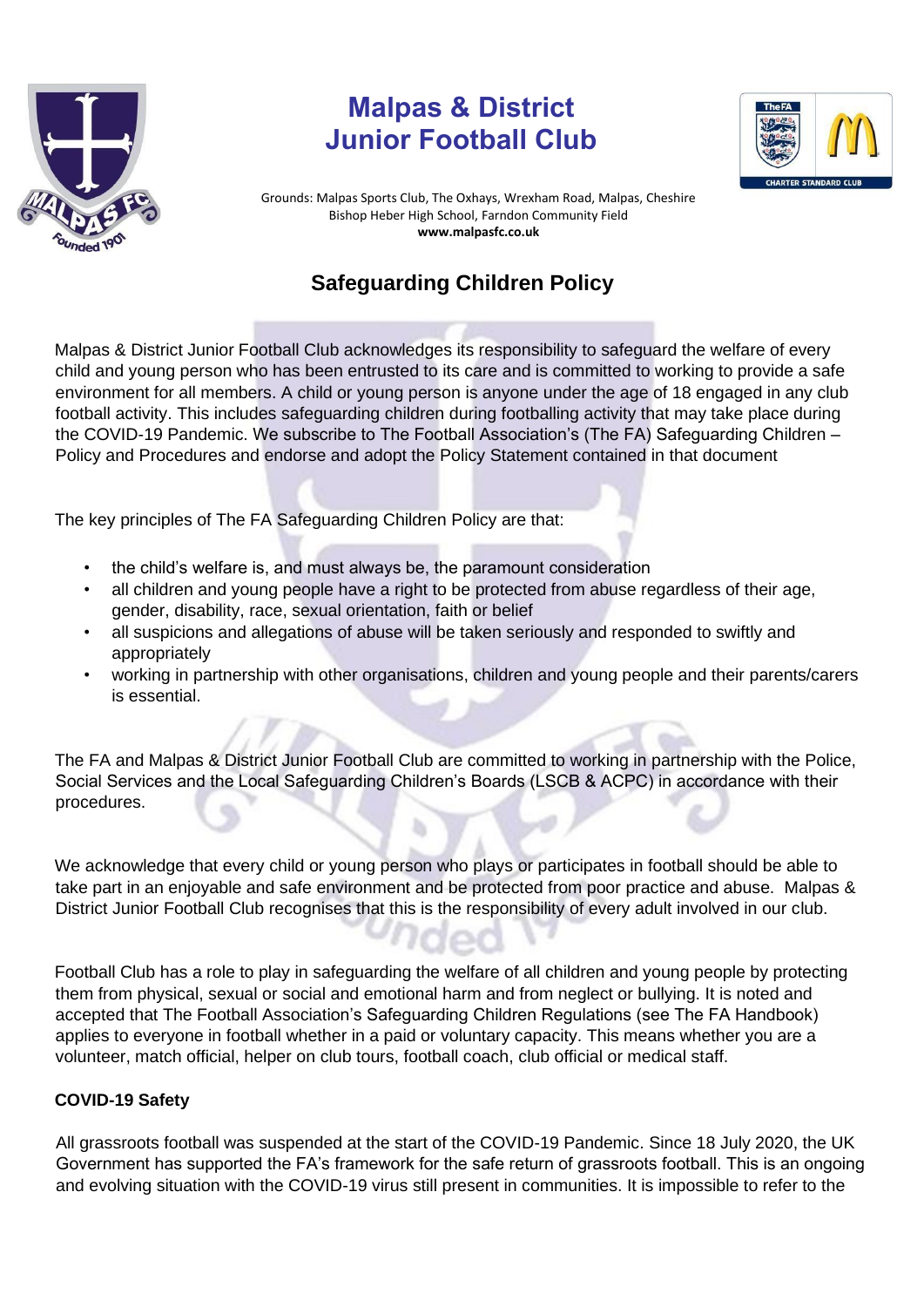safeguarding of children without ensuring that they are kept as safe as possible from COVID-19 infection. Malpas & District Junior Football Club recognises that COVID-19 is a threat to the health, safety and mental wellbeing of young footballers in its care. It acknowledges that as well as the physical health implications for players and family members, which can be severe and life changing, the mental impact of the pandemic has also been significant. Young people have been locked-down at home for significant periods and unable to partake in normal social activities or schooling. It is also possible that young people may have suffered bereavement over this time and may require additional support and the awareness of the coaches and volunteers around them.

The Club will ensure that all guidance from UK Government and the FA is adopted into Club policies and procedures including the Code of Conduct and Club Risk Assessment to ensure that young people have the best chance of prospering, in safety, as football returns.

## **Safer Recruitment of Volunteers in Grassroots Football**

We endorse and adopt The FA's Responsible Recruitment guidelines for recruiting volunteers taken from www.TheFA.com/FootballSafe [an](http://www.thefa.com/Goal)d we will

- Planning, the club will draw up a role profile, which will highlight the main areas of the voluntary role, this will include the skills and experience that will be needed to fulfil the requirements of the role.
- The club's recruitment process will be implemented to ensure every applicant is treated in a fair and consistent manner.
- The 'Volunteer Application Form (Appendix 1)' is utilised to collect the applicant information.
- At least two officials will work together to consider the application form is scrutinised fairly and equitably.
- Identification documents to confirm the identity of the applicant will be requested (e.g. photo ID passport or driving license).
- As a minimum meet and chat with the applicant(s) and where possible interview people before appointing them (2 Malpas & District Junior Football Club officials to be present). This provides an opportunity to further gain additional information in support of the application and/or validate details declared on the application form.
- Two references will be requested from individuals who are not related to the applicant (one reference should be associated with the applicant's place of work and one that demonstrates that the individual has been involved in sport. All references must be followed up.
- In line with the FA policy an FA Disclosure & Barring Service (DBS) Enhanced Disclosure will be conducted. ы

All current Malpas & District Junior Football Club members who are regularly caring for, supervising, training or being in sole charge of children and young people will be required to complete a DBS Enhanced Disclosure via The FA DBS Unit. If there are concerns regarding the appropriateness of an individual who is already involved or who has approached us to become part of Malpas & District Junior Football Club guidance will be sought from The Football Association. It is noted and accepted that The FA will consider the relevance and significance of the information obtained via The FA DBS Unit Enhanced Disclosure and that all decisions will be made in the best interests of children and young people.

It is accepted that The FA aims to prevent people with a history of relevant and significant offending from having contact with children or young people and the opportunity to influence policies or practice with children or young people. This is to prevent direct sexual or physical harm to children and to minimise the risk of 'grooming' within football.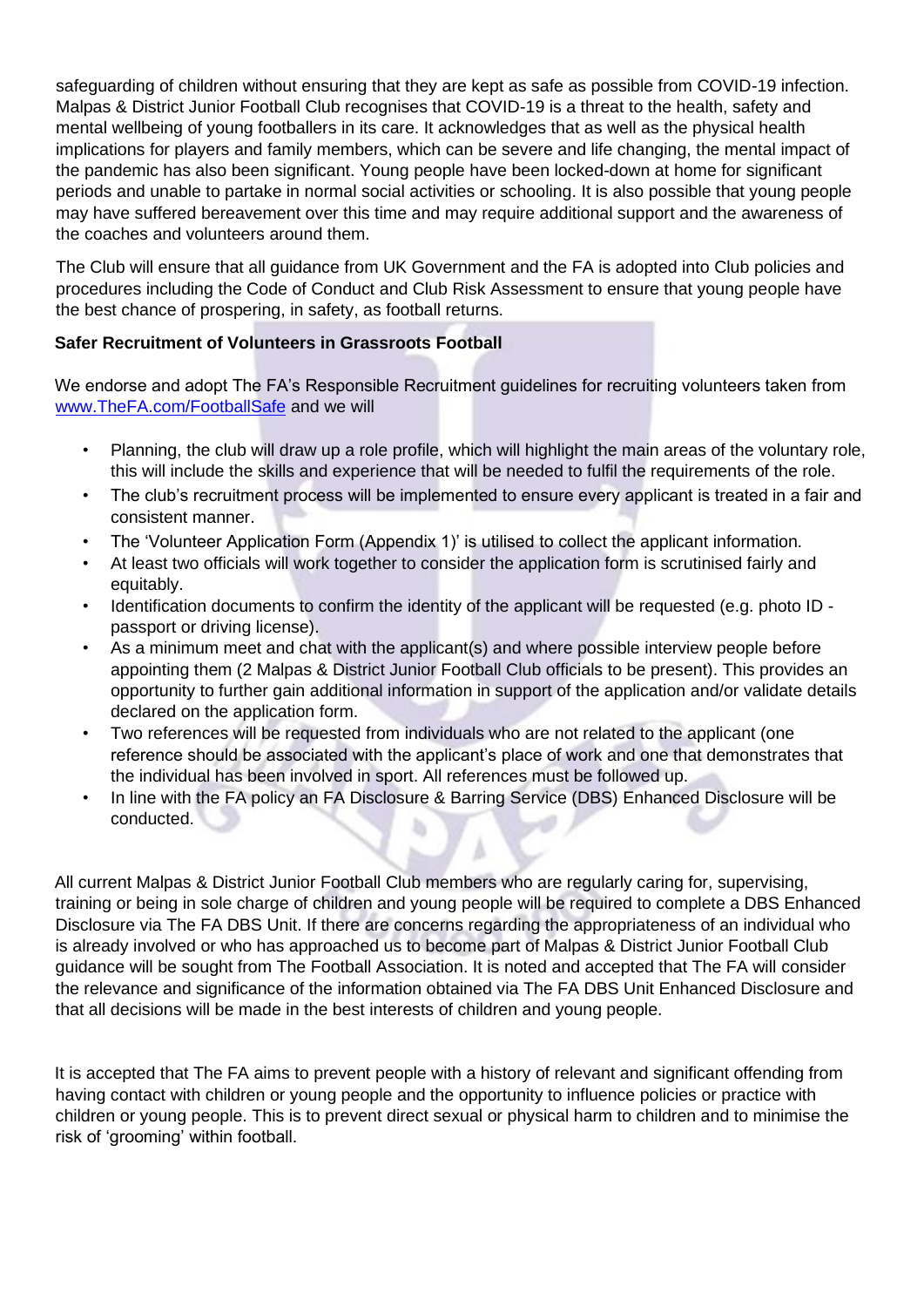Malpas & District Junior Football Club has appointed a Child Welfare Officer in line with The FA's role profile and required completion of the Safeguarding Children and Welfare Officers Workshop. The post holder will be involved with Welfare Officer training provided by The FA and/or County FA. The Club Welfare Officer is the first point of contact for all club members regarding concerns about the welfare of any child or young person. The Club Welfare Officer will liaise directly with the County FA (CFA) Welfare Officer and will be familiar with the procedures for referring any concerns. They will also play a proactive role in increasing awareness of **Respect**, poor practice and abuse amongst club members.

We acknowledge and endorse The FA's identification of bullying as a category of abuse. Bullying of any kind is not acceptable at our club. If bullying does occur, all players or parents/carers should be able to tell and know that incidents will be dealt with promptly. Incidents need to be reported to the Club Welfare Officer in cases of serious bullying the CFA Welfare Officer may be contacted.

Malpas & District Junior Football Club supports The FA's Whistle blowing Policy. Any adult or young person with concerns about a colleague can 'whistle blow' by contacting The FA Safeguarding Team on 020 7754 4771, by writing to The FA Case Manager at The Football Association, 25 Soho Square, London, W1D 4FA, or alternatively by going direct to the Police, Children's Social Care or the NSPCC. Malpas & District Junior Football Club encourages everyone to know about it and utilise it if necessary

**Respect** codes of conduct for Players, Parents/Spectators, Officials and Coaches have been implemented by Malpas & District Junior Football Club. In order to validate these **Respect** codes of conduct the club has clear actions it will take regarding repeated or serious misconduct at club level and acknowledges the possibility of potential sanctions which may be implemented by the County FA in more serious circumstances.

## **Use of cameras and videos at match games**

Managers must always ask the Manager from the opposing team before allowing parents / spectators to take photos or videos. The opposition Manager MUST then inform the spectators before the match commences.

Parental consent will be sought prior to the use of a player's image if it is to be used in the public domain e.g. club website, social media (if applicable) or newspaper article. A Consent Form is completed by all parents or guardians at the beginning of the season to control use of players' images. Parents are strongly discouraged from posting photos on their own social media that include images of other players.

## **Reporting your concerns about the welfare of a child or young person.**

## **Safeguarding is everyone's responsibility if you are worried about a child it is important that you report your concerns – no action is not an option.**

If you are worried about a child then you need to report your concerns to the Child Protection Welfare Officer.

If the issue is one of poor practice the Child Protection Welfare Officer will either: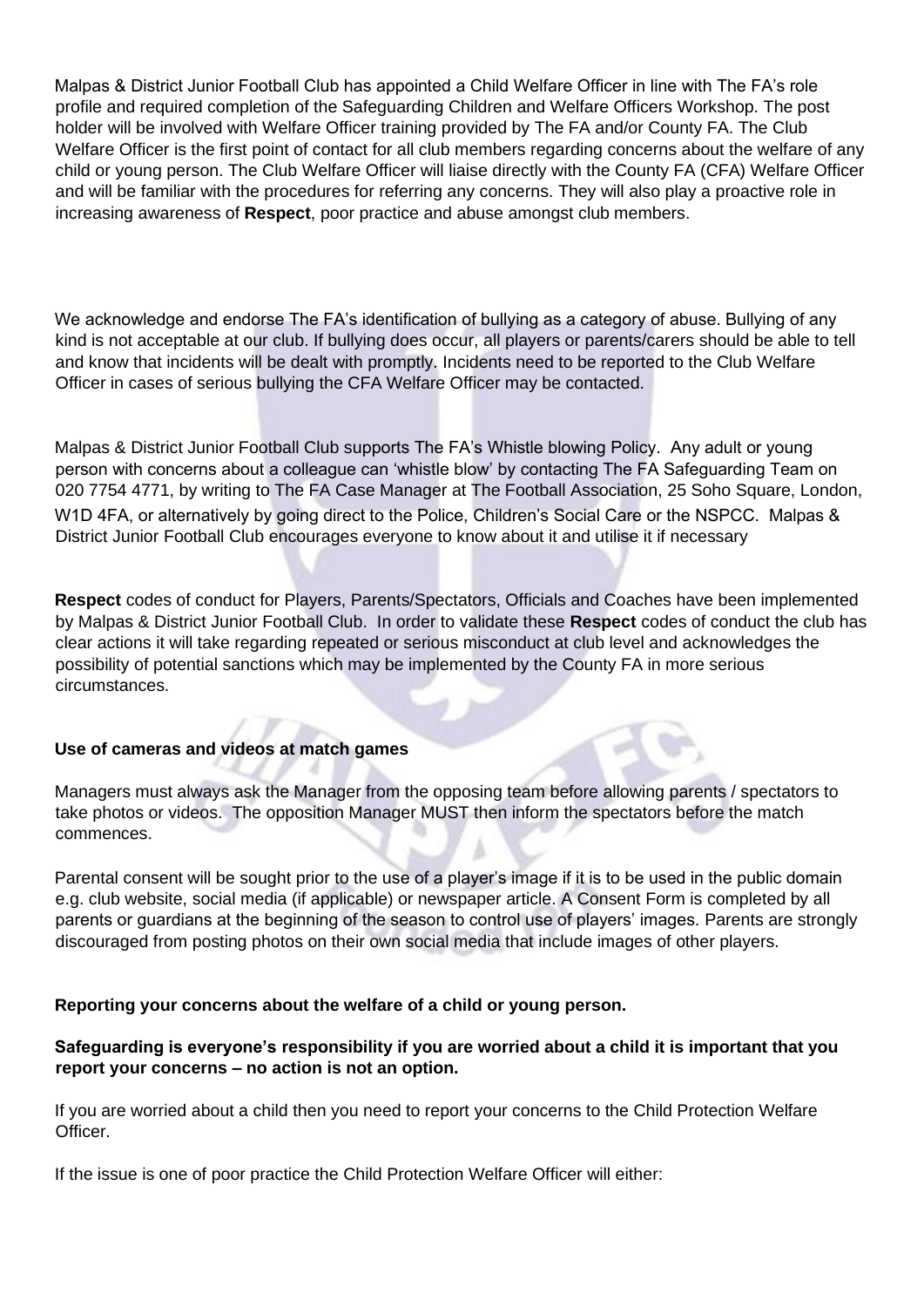- deal with the matter themselves or
- seek advice from the CFA Welfare Officer

If the concern is more serious – possible child abuse, where possible, contacts the CFA Welfare Officer first, then immediately contact the Police or Children's Social Care.

Follow the advice on the flow chart taken from The FA Safeguarding Children and Young People in Football, Child Protection Policy, Procedures Implementation Guidance for Grassroots Football

## 5.2.3 Flow diagram 1; dealing with possible poor practice in a football setting

| · Stay calm<br>. Don't make promises of confidentiality or outcome<br>• Keep questions to a minimum                                                                                                                                                                                                                                                                                                                                                              | . If child or young person is present reassure him or her they are not to blame                                                                                      |
|------------------------------------------------------------------------------------------------------------------------------------------------------------------------------------------------------------------------------------------------------------------------------------------------------------------------------------------------------------------------------------------------------------------------------------------------------------------|----------------------------------------------------------------------------------------------------------------------------------------------------------------------|
| Is the concern poor practice or child abuse?                                                                                                                                                                                                                                                                                                                                                                                                                     |                                                                                                                                                                      |
|                                                                                                                                                                                                                                                                                                                                                                                                                                                                  | For clarification concerning poor practice concerns see page 22. If the concern<br>is child abuse follow flow diagram 2 on page 25, if the concern is poor practice: |
| Contact the CWO who will either:<br>. Seek advice from the CFA CPO                                                                                                                                                                                                                                                                                                                                                                                               | . Follow club procedures for a first report of poor practice, complete and submit The FA<br>Information and Referral Form to the CFA CPO for information only        |
|                                                                                                                                                                                                                                                                                                                                                                                                                                                                  |                                                                                                                                                                      |
|                                                                                                                                                                                                                                                                                                                                                                                                                                                                  |                                                                                                                                                                      |
|                                                                                                                                                                                                                                                                                                                                                                                                                                                                  |                                                                                                                                                                      |
|                                                                                                                                                                                                                                                                                                                                                                                                                                                                  |                                                                                                                                                                      |
| · YLWO                                                                                                                                                                                                                                                                                                                                                                                                                                                           | Where deemed appropriate contact will be made with and action taken by:                                                                                              |
|                                                                                                                                                                                                                                                                                                                                                                                                                                                                  |                                                                                                                                                                      |
| · Referral to FA Child Protection Team for action                                                                                                                                                                                                                                                                                                                                                                                                                |                                                                                                                                                                      |
| Where appropriate the CFA CPO will either:<br>· Give advice for the CWO to action<br>. Monitor the behaviour of individual or club as required<br>• Gather additional evidence<br>. Refer concerns to The FA Case Manager for advice<br>· CFA Disciplinary Committee<br>• CFA FDO or CDM<br>Possible outcomes:<br>• Further information requested<br>• Advice/warning as to future conduct/sanctions<br>· Further training/support needed<br>. No case to answer |                                                                                                                                                                      |

í,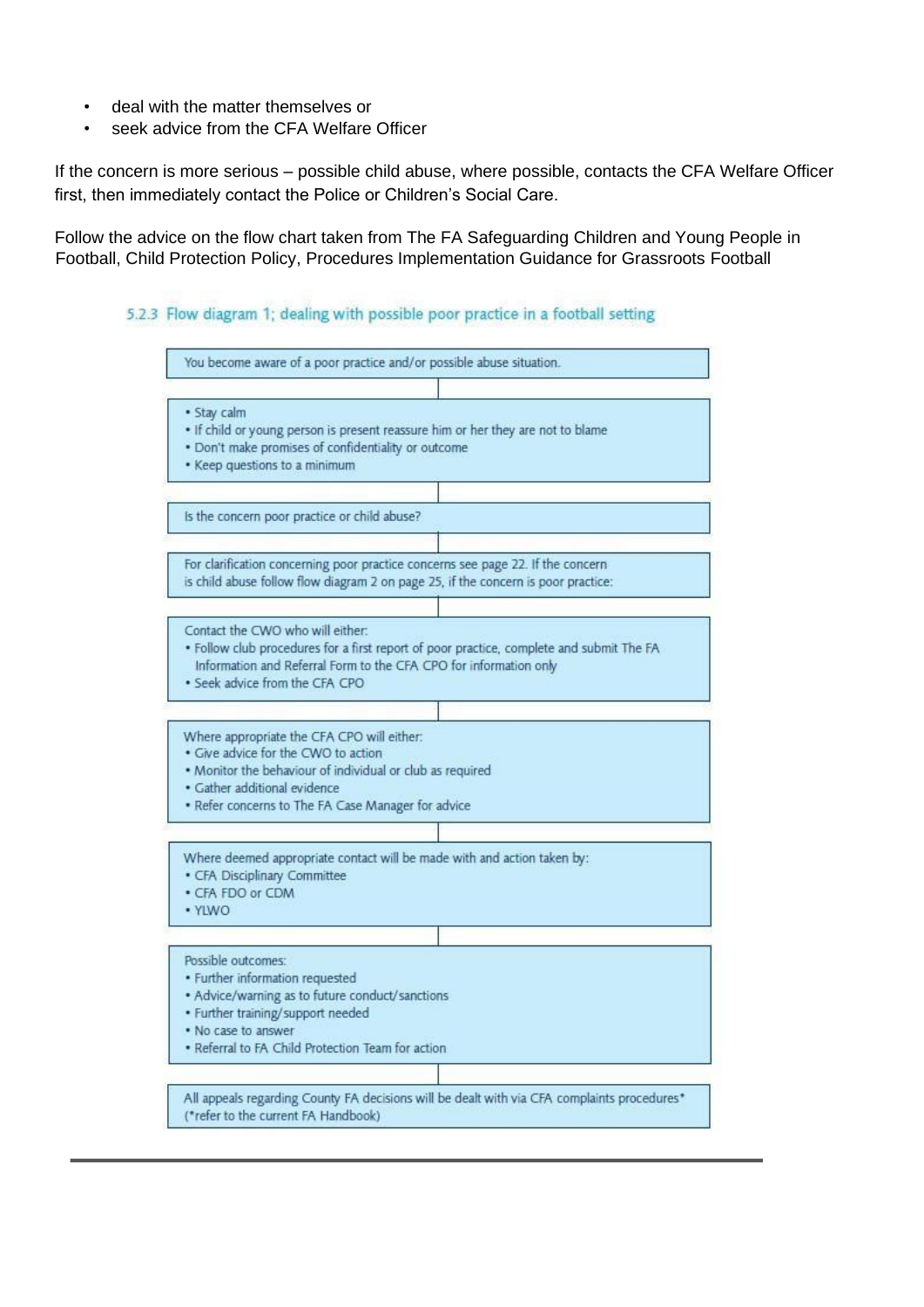## 5.2.4 Flow diagram 2; dealing with possible child abuse in a football setting

| · Stay calm                                                                     |                                                                                                       |
|---------------------------------------------------------------------------------|-------------------------------------------------------------------------------------------------------|
| . If child or young person is present reassure him or her they are not to blame |                                                                                                       |
| . Don't make promises of confidentiality or outcome                             |                                                                                                       |
| • Keep questions to a minimum                                                   |                                                                                                       |
|                                                                                 |                                                                                                       |
| Is the concern child abuse? Yes                                                 |                                                                                                       |
|                                                                                 |                                                                                                       |
| is the child or young person in need of medical attention?                      |                                                                                                       |
| Yes                                                                             | No                                                                                                    |
|                                                                                 |                                                                                                       |
| . Take the child or young person to hospital or telephone for a ambulance       |                                                                                                       |
| . Inform the doctor of your concerns in relation to child protection issues     |                                                                                                       |
| (doctor will take appropriate action)                                           |                                                                                                       |
|                                                                                 |                                                                                                       |
|                                                                                 | Refer to the Police and Social Services for investigation, who will also advise on contacting parents |
|                                                                                 |                                                                                                       |
| Does the possible abuse involve a designated person?                            |                                                                                                       |
|                                                                                 |                                                                                                       |
| Yes                                                                             | No.                                                                                                   |
|                                                                                 |                                                                                                       |
| Inform The FA Case Manager as soon                                              | Inform The CFA CPO as soon as possible.                                                               |
| as possible. Also:                                                              | Also:                                                                                                 |
|                                                                                 |                                                                                                       |
|                                                                                 | Make a factual record of events, utilising The FA Referral and Information Form (Appendix 6)          |
|                                                                                 | and forward a copy of the information recorded, including any action taken, to The FA Case            |
| Manager who will take appropriate action                                        |                                                                                                       |
|                                                                                 |                                                                                                       |
|                                                                                 | The FA Case Manager will investigate the allegations and liaise with other agencies involved.         |
|                                                                                 | The case will be referred to the CP Ethics & Sports Equity Review Commission for either:              |
| · Future consideration                                                          |                                                                                                       |
| • A final decision of the case                                                  |                                                                                                       |
| Outcome of the Commission will either be :                                      |                                                                                                       |
| • Advice and/or warning as to future conduct                                    |                                                                                                       |
| • Further support or training                                                   |                                                                                                       |
| · Supervision and or monitoring                                                 |                                                                                                       |
| · Suspension                                                                    |                                                                                                       |
| . No case to answer.                                                            |                                                                                                       |
|                                                                                 |                                                                                                       |
|                                                                                 |                                                                                                       |

 $\mathcal{F} \in \mathcal{F}(\mathcal{F}_0)$  . Let  $\mathcal{F} \in \mathcal{F}(\mathcal{F}_0)$ 

)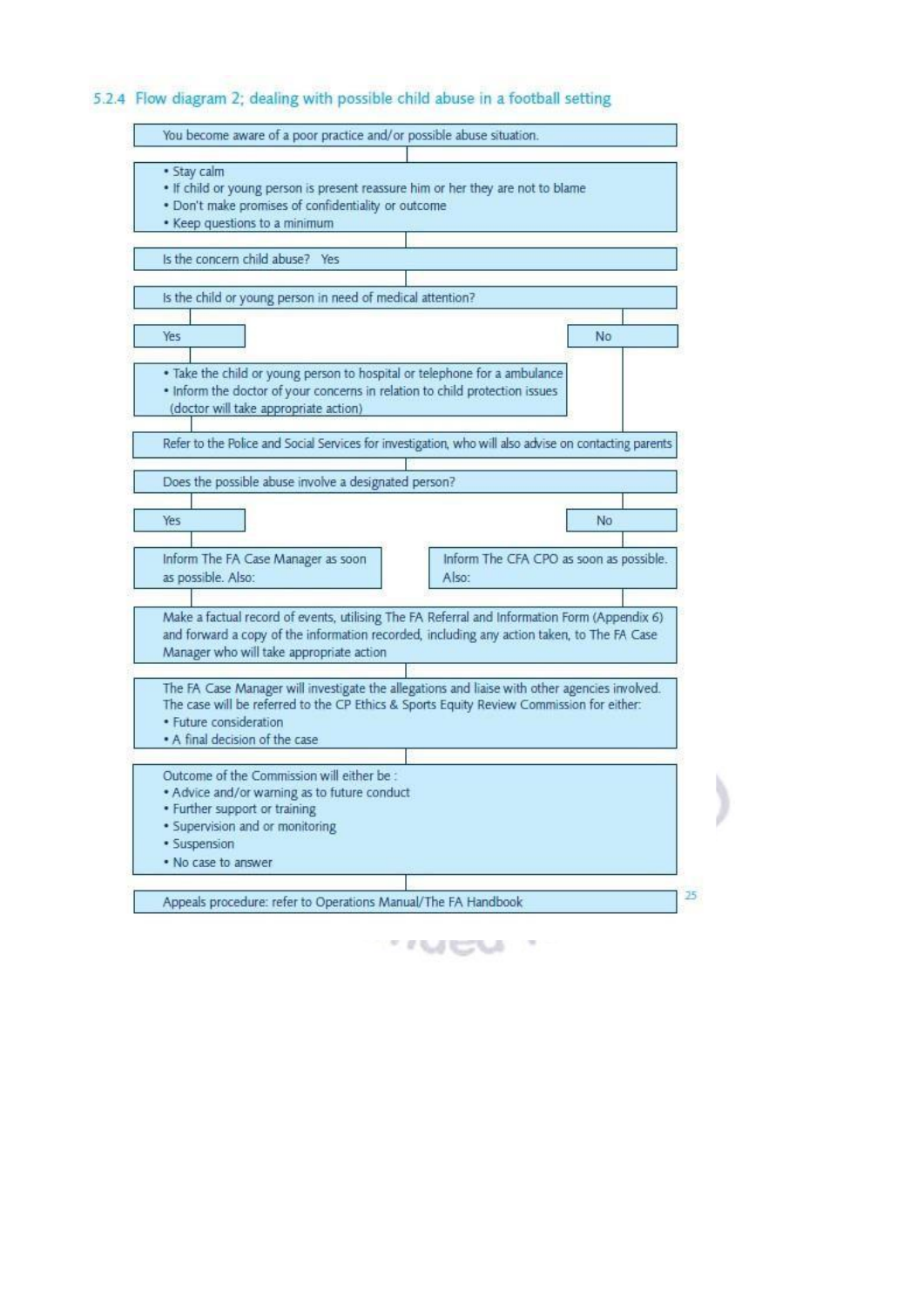#### 5.2.5 Concerns outside of a football setting

You may receive information regarding the welfare of a child or young person who is involved in football, yet the concern itself does not relate to someone within the game. In these circumstances (e.g. the concern relates to the child's home or a social setting other than football) you need to follow The FA Procedures outlined below.

- Follow the guidance on page 20 (5.1) if the child or young person informs you directly
- If your concerns are via a third person or through observation, report your concerns directly to the CWO
- . If you are unable to contact the CWO immediately or the CFA CPO refer your concerns directly to local Social Services or to the local Police
- These agencies will advise you whether a formal referral to Social Services is necessary and what further action you might need to take. If you are advised to make a formal referral make it clear to Social Services or the Police that this is a child protection referral
- Make a factual record of events using The FA Information and Referral Form including any action as directed, indicating clearly whether or not the allegation refers to someone involved in football. Forward this to The FA Case Manager.

### 5.2.6 Flow diagram 3: dealing with concerns outside of a football setting



If the child needs immediate medical treatment take them to a hospital or call an ambulance and tell them this is a child protection concern. Let your Child Protection Welfare Officer know what action you have taken, they in turn will inform the CFA Welfare Officer.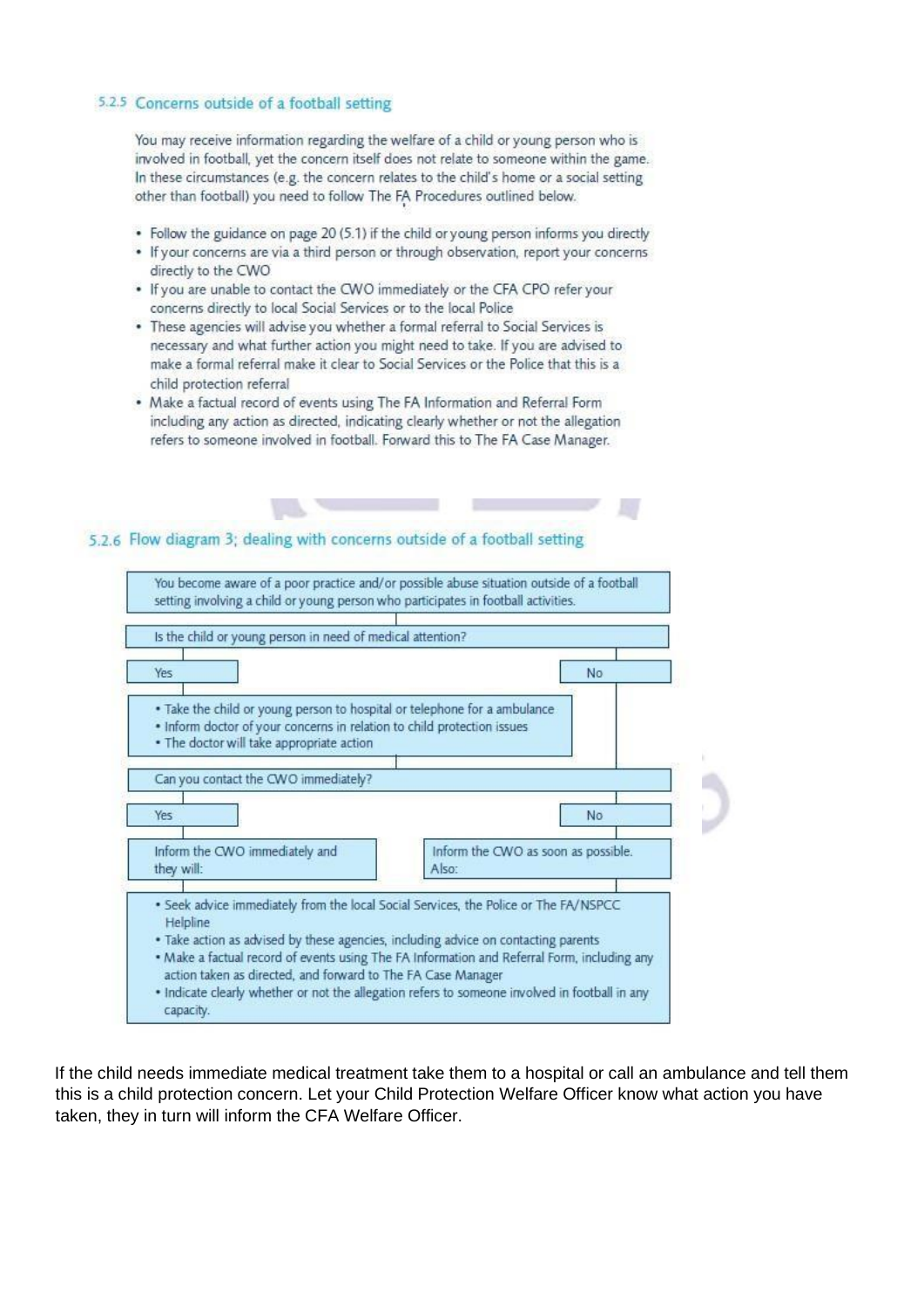If at any time you are not able to contact your Child Welfare Officer or the matter is clearly serious then you can either:

- contact your CFA Welfare Officer directly
- contact the Police or Children's Social Care
- call the NSPCC 24 hour Helpline for advice on 0808 800 500 or text 88858 or email help@nspcc.org.uk

NB – The FA's Safeguarding Children Policy and Procedures are available via

[www.TheFA.com/Footballsafe c](http://www.thefa.com/Footballsafe)lick on the 'downloads' under Policy and Procedures. The policy outlines in detail what to do if you are concerned about the welfare of a child and includes flow diagrams which describe this process. How to make a referral is also covered in the Safeguarding Children workshop. Participants are given the opportunity to discuss how this feels and how best they can prepare themselves to deal with such a situation. For more information on this workshop contact your County Welfare Officer.

## **Further advice on Safeguarding Children matters can be obtained from:**

## **Malpas & District Junior Football Club Child Welfare Officer– Hannah Adamson**

Email – [malpasjfccwo@btinternet.com](mailto:malpasjfccwo@btinternet.com)

## **County Football Association's Welfare Officer –**

Telephone 01606 871166 Email cheshirefa.com

- [www.TheFA.com/Footballsafe](http://www.thefa.com/Footballsafe)
- Emailing Footballsafe@TheFA.com
- The FA Safeguarding Children general enquiry line 0845 210 8080

Signed Andy Harradine Chairman

c<sub>ounde</sub>

Hannah Adamson… Club Welfare Officer

Date Agreed: 1<sup>st</sup> September 2021

Review Date: 31<sup>st</sup> August 2022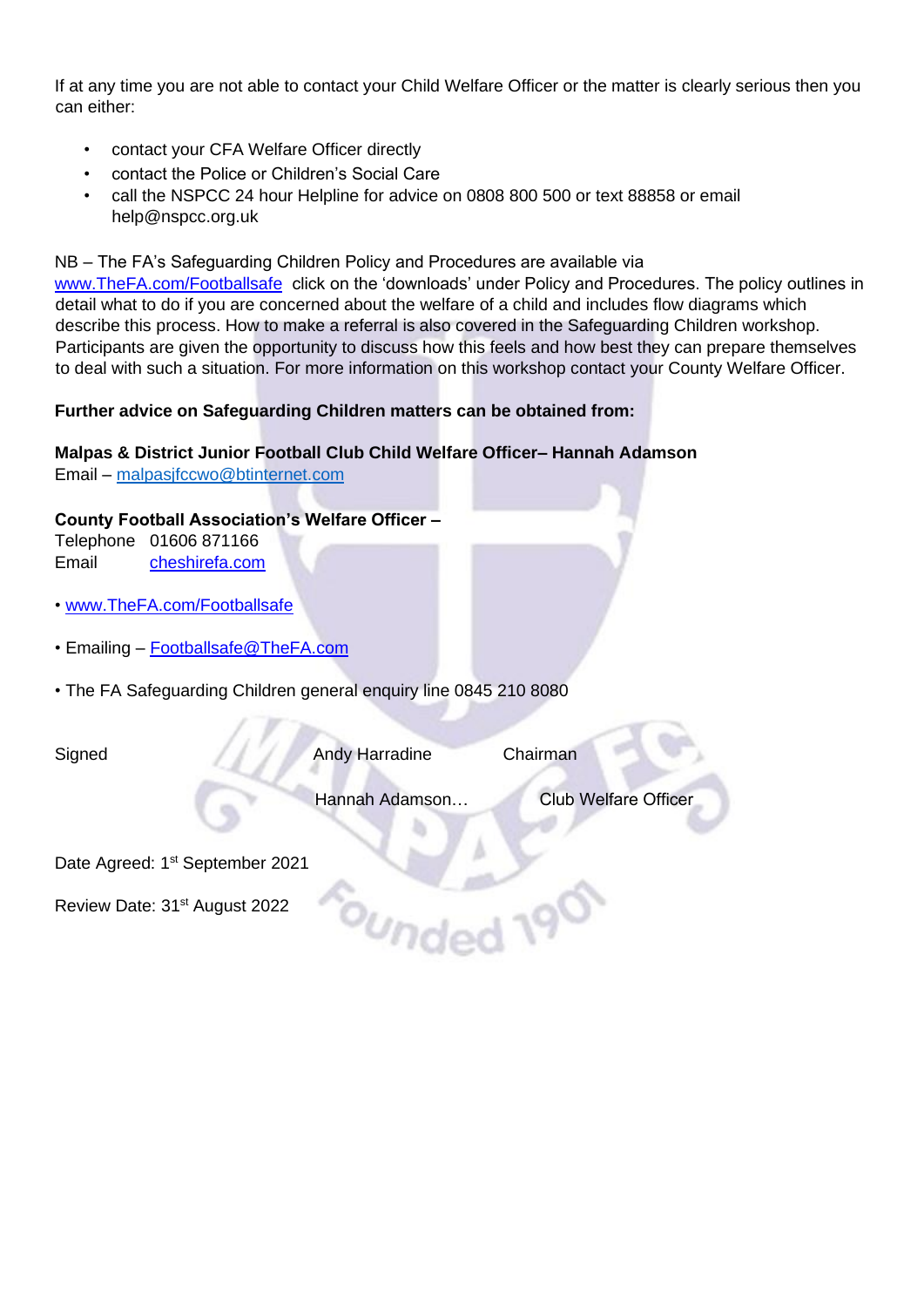

## **Malpas & District Junior Football Club**



Grounds: Malpas Sports Club, The Oxhays, Wrexham Road, Malpas, Cheshire Bishop Heber High School, Farndon Community Field, Farndon Primary **www.malpasfc.co.uk** 

Appendix 1

# Volunteer Application Form

*As recommended by The FA in their Safeguarding Children and Young People in Football, Child Protection Policy, Procedures and Implementation Guidance for Grassroots Football and Malpas & District Junior Football Safeguarding Children* 

|--|

| <b>Name</b>                                                                    |                                                                                         |  |
|--------------------------------------------------------------------------------|-----------------------------------------------------------------------------------------|--|
| <b>Address</b>                                                                 |                                                                                         |  |
|                                                                                |                                                                                         |  |
| <b>Current Job</b>                                                             |                                                                                         |  |
| Contact no                                                                     |                                                                                         |  |
| Email                                                                          |                                                                                         |  |
|                                                                                | Why are you interested in this role?                                                    |  |
|                                                                                |                                                                                         |  |
|                                                                                | What skills do you have for this role?                                                  |  |
|                                                                                |                                                                                         |  |
| Do you have any previous experience of working with young children? If so what |                                                                                         |  |
|                                                                                |                                                                                         |  |
|                                                                                | What skills do you feel you will need to get the best out of the children in your care? |  |